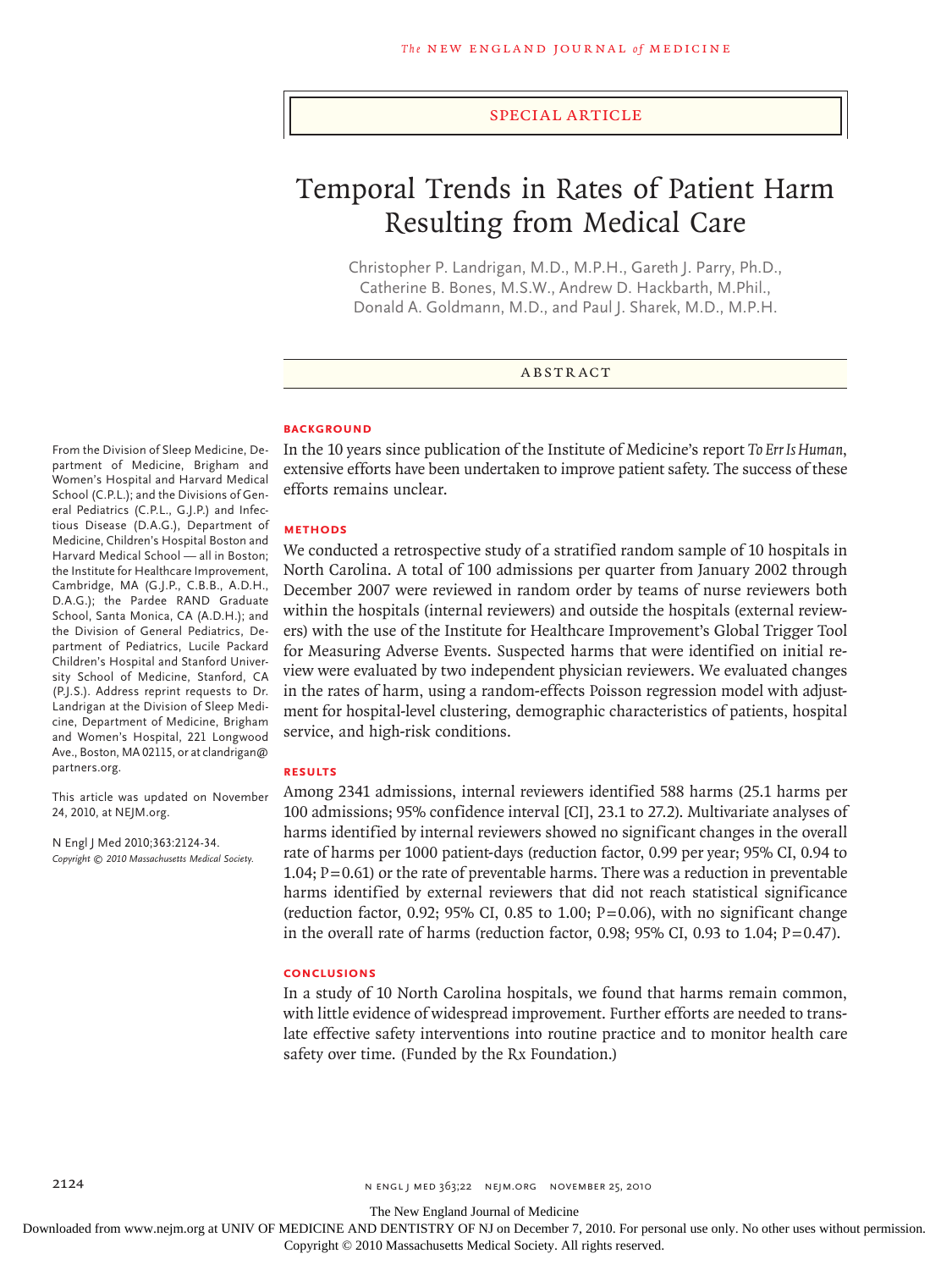$\prod_{1 \text{ m}}$ n December 1999, the Institute of Medicine (IOM) reported that medical errors cause up to 98,000 deaths and more than 1 million injuries each year in the United States.<sup>1</sup> In response, accreditation bodies, payers, nonprofit organizations, governments, and hospitals launched major initiatives and invested considerable resources to improve patient safety.2-4 Some interventions have been shown to reduce errors, such as implementing computerized provider order-entry systems,<sup>5,6</sup> limiting residents' work shifts to 16 consecutive hours,<sup>7-9</sup> and implementing evidence-based care bundles.10,11 However, many of these interventions have not been evaluated rigorously<sup>12</sup> or implemented reliably on a large scale.<sup>13-16</sup> Unfortunately, it remains unclear whether, in the aggregate, efforts to reduce errors at national, regional, and local levels have translated into significant improvements in the overall safety of patients.

To address this persistent uncertainty, $17,18$  we sought to determine whether statewide rates of harm have been decreasing over time in North Carolina. We chose North Carolina as a site that was likely to have improvement, since it had shown a high level of engagement in efforts to improve patient safety, including a 96% rate of hospital enrollment in a previous national improvement campaign, as compared with an average rate of 78% in other states,<sup>19,20</sup> and extensive participation in statewide safety training programs and improvement collaboratives.<sup>19</sup>

# METHODS

## **Study Design**

We applied the Institute for Healthcare Improvement's Global Trigger Tool for Measuring Adverse Events to randomly selected medical records of patients who had been discharged between January 2002 and December 2007 in 10 randomly selected hospitals in North Carolina. During the past few years, trigger tools (instruments that facilitate efficient, focused reviews of medical records) have been developed to measure rates of harm resulting from medical care.<sup>21,22</sup> The trigger tool was developed to provide a reliable hospitalbased measure for tracking rates of harm over time.23,24

Data collection and initial analyses were over-

seen by a clinical research organization, Batelle Health and Life Sciences Global Business. We obtained approval for the study from the institutional review boards at Battelle and participating hospitals. A detailed description of the study methods has been reported previously.25 The requirement for written informed consent was waived by the institutional review board, since the study was retrospective and involved record review only.

The study was supported by a grant from the Rx Foundation, which had no role in the design of the study; the collection, analysis, or interpretation of the data; or approval of the manuscript.

# **Hospital Selection**

All acute care North Carolina hospitals listed in the American Hospital Association (AHA) database except those providing exclusively pediatric, rehabilitation, or psychiatric care were eligible for selection for the study. These hospitals were stratified according to the AHA's definition of the facility as small, medium, or large; urban or rural; and teaching or nonteaching. The number of hospitals that underwent randomization for inclusion in each stratum reflected the proportion of national discharges from that type of hospital. If an invited hospital declined to participate, another closely matched hospital was randomly invited to participate in its stead.

#### **Record Selection**

In each hospital, 10 randomly selected admissions of at least 24 hours in each quarter from January 2002 through December 2007 (240 records per hospital) were reviewed. The records of patients who were under the age of 18 years and those who were admitted primarily for psychiatric or rehabilitation care were excluded. Reviews of the records with the use of the trigger tool were conducted both by a team of hospital-based (internal) reviewers, who worked in the hospitals where they reviewed charts, and a team of external reviewers, who worked elsewhere and were hired and supervised by Batelle. Both internal and external teams were made up of primary reviewers, typically nurses, and secondary physician reviewers with expertise in hospital care. Internal and external teams were trained in an identical manner, with a standardized series of

The New England Journal of Medicine

Downloaded from www.nejm.org at UNIV OF MEDICINE AND DENTISTRY OF NJ on December 7, 2010. For personal use only. No other uses without permission.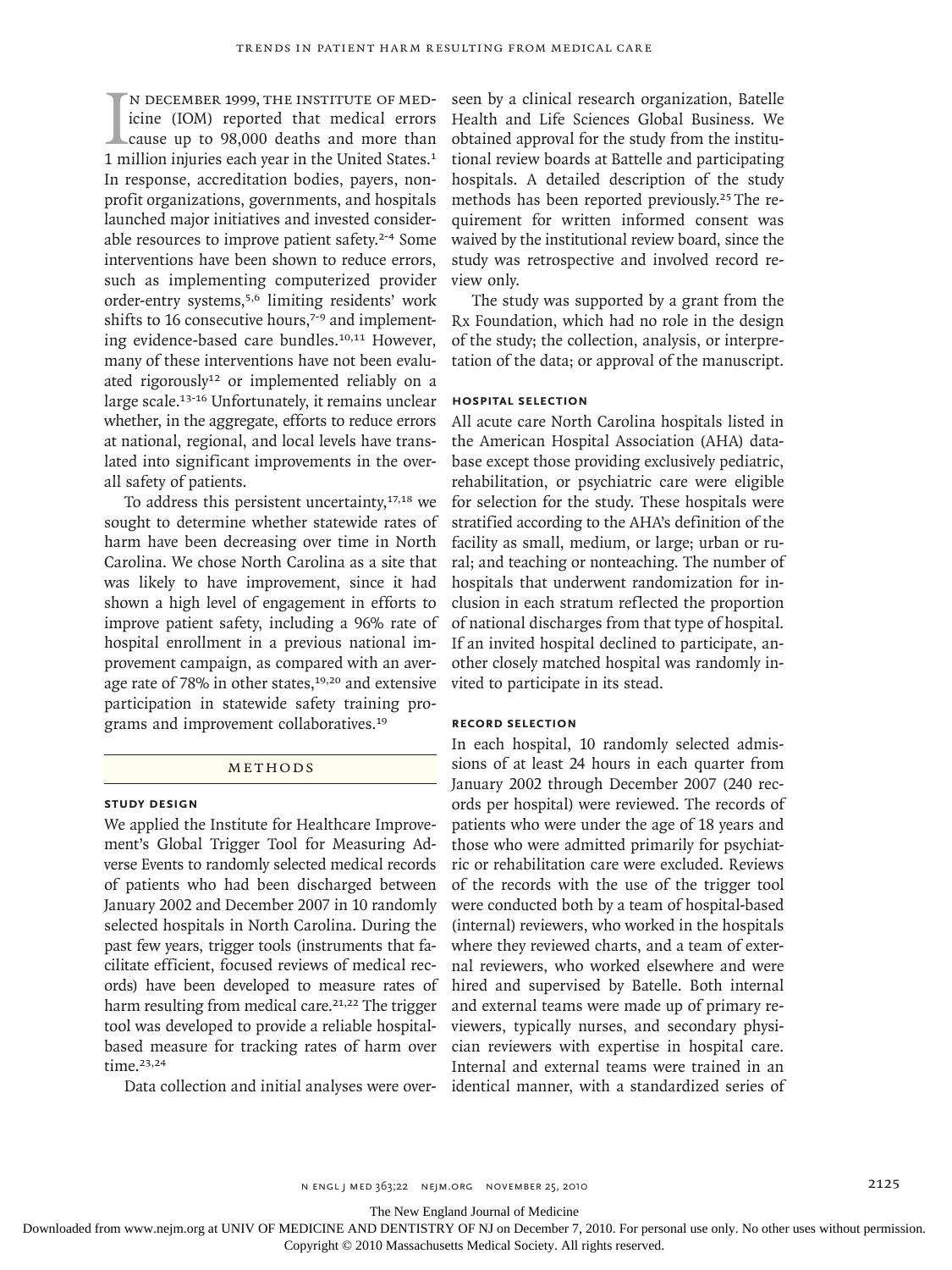Web-based seminars, provided by patient-safety experts and experienced reviewers, that included didactic sessions, practical review exercises, and debriefing sessions.<sup>25</sup>

## **Record-Review Process**

Internal and external review teams independently conducted two-stage reviews of the same records in each hospital. Within each team, a primary reviewer conducted a review of each record using the trigger tool, which consists of 52 triggers, or clues, in patient records that indicate the possibility of medically induced harm. When primary reviewers found a trigger (e.g., administration of naloxone, which is often used to reverse the effects of an inadvertent narcotic overdose), they investigated the chart further to determine whether harm resulting from medical care had apparently occurred. Injuries associated with previous treatment that were identified as present at admission, as well as those that occurred during the index hospitalization, were captured in an effort to determine the total burden of harm resulting from medical care.

The primary review of each record was performed with the use of the trigger tool in a standardized fashion in 20 minutes or less. The order of record review by primary reviewers was randomized (i.e., reviews were not conducted in order of admission date) to prevent any distortion in the results over time by the reviewers' gradual accumulation of experience with the trigger tool. In addition, dates of hospitalization were concealed from the reviewers to prevent any bias in chart review (e.g., the possibility that internal reviewers might have a bias toward seeing improvement over time).

Primary reviewers prepared one- to two-paragraph summaries of all suspected harms, which were presented in a second stage to two independent physician reviewers, who were likewise unaware of dates of hospitalization. The physician reviewers made final determinations about the presence, severity, and preventability of any suspected harms identified. We used the index of the National Coordinating Council for Medication Error Reporting and Prevention (NCC MERP)26 to evaluate severity, with lower-severity harms defined as those in category E (temporary harms requiring intervention), and higher-severity harms defined as those in category F (temporary harms requiring initial or prolonged hospitalization), category G (permanent harms), category H (lifethreatening harms), or category I (harms causing or contributing to death). Examples of harms in each of the NCC MERP Index categories are provided in the Supplementary Appendix, available with the full text of this article at NEJM.org. We used a Likert scale (with scores ranging from 1 for "definitely not preventable" to 4 for "definitely preventable") to evaluate preventability. Cases in which physician reviewers disagreed were discussed, and consensus was achieved. Interrater reliability was calculated from prediscussion ratings.

## **Reliability**

We assessed the reliability of the abstraction and rating process through multiple checks of interrater and intrarater reliability for each stage of review. In within-team checks on seven of seven reliability tests, internal review teams performed more reliably, with kappa scores for reliability ranging from 0.64 (substantial) to 0.93 (almost perfect), than did external reviewers, with kappa scores ranging from 0.40 (moderate) to 0.72 (substantial).25 Kappa scores for preventability ratings were 0.83 for internal reviewers and 0.54 for external reviewers.

In addition, as previously reported,<sup>25</sup> a team of expert reviewers with extensive experience with the trigger tool reviewed a 10% sample of records from each hospital to provide a metric by which to adjudicate any differences in findings between teams. Internal reviewers and experienced reviewers agreed about the presence of harm in 81% of reviews (kappa score, 0.49), as compared with 75% agreement (kappa score, 0.32) between external reviewers and experienced reviewers. Likewise, internal reviewers had a higher kappa score for agreement with experienced reviewers on ratings of severity than did external reviewers (0.53 vs. 0.26).<sup>25</sup>

#### **Statistical Analysis**

We used a Poisson regression model with random effects to account for hospital-level clustering and a term indicating the hospital-admission date (24 quarters during a 6-year period) in order to assess changes in the rate of harm (number of harms per 1000 patient-days and per 100 admissions) over time. To account for the possibility

The New England Journal of Medicine

Downloaded from www.nejm.org at UNIV OF MEDICINE AND DENTISTRY OF NJ on December 7, 2010. For personal use only. No other uses without permission.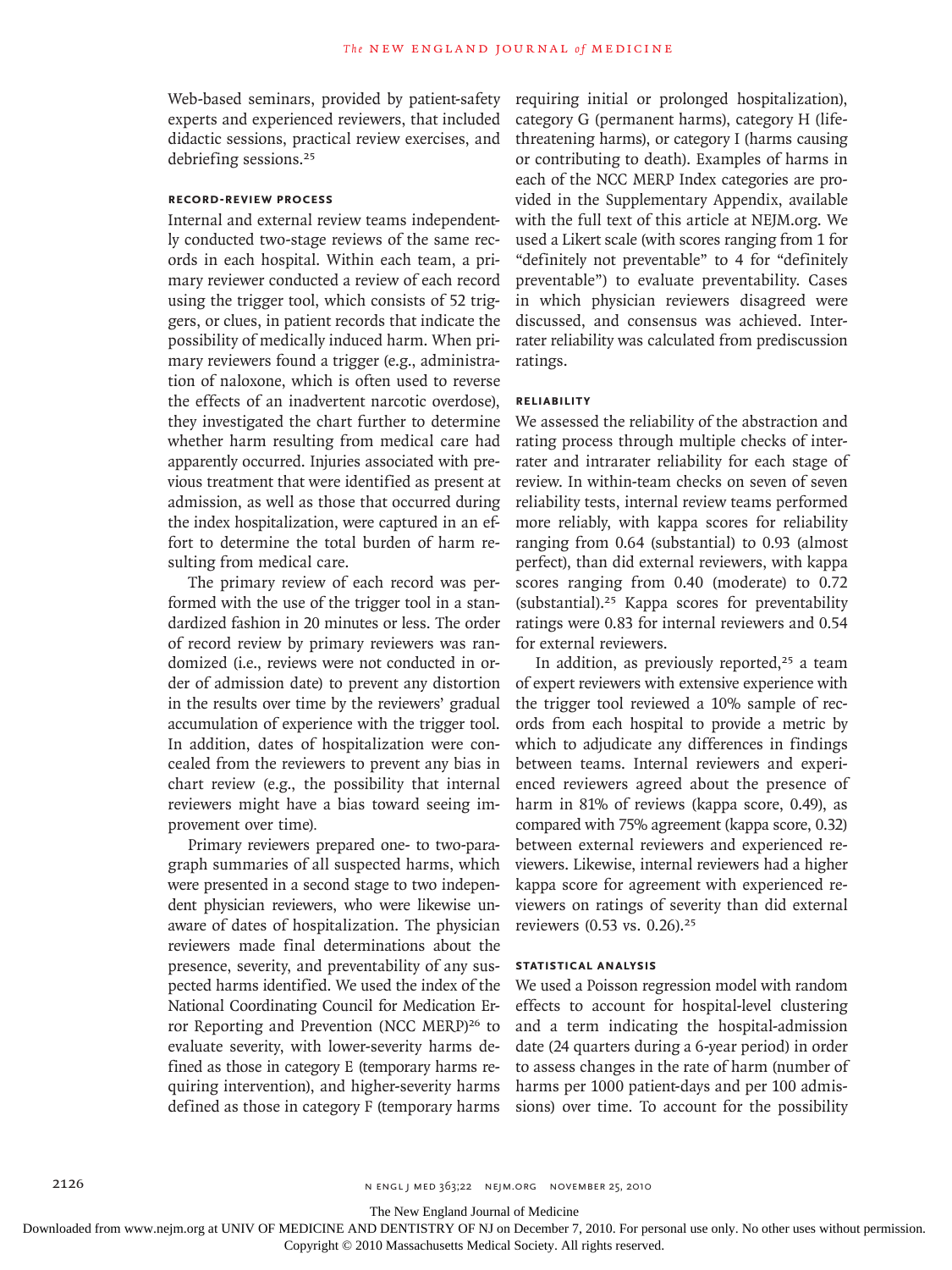that changes in harm rates over time were confounded by changes in demographic characteristics of patients or in the severity of illness, we conducted additional Poisson regression analyses, adding terms to adjust for sex, age, race, insurance group, and whether the patient was admitted to an intensive care unit, obstetrical or gynecologic service, or surgical service or had a high risk of harm. We calculated the risk of harm using the Clinical Classification Software of the Agency for Healthcare Research and Quality (AHRQ) to group codes from the *International Classification of Diseases, 9th Revision* (ICD-9) into 200 groups. A high risk of harm was defined as 1 of 20 ICD-9 codes (principal diagnosis) that were associated with at least 50% of the harms in the aggregated data from all 6 years.

On the basis of an anticipated 40 harms per 100 admissions, $21$  the study had a power of 80% to detect a decreasing trend in harms equivalent to a reduction in harms from 40 per 100 admissions in 2001 to 30 per 100 admissions in 2007. A two-sided P value of less than 0.05 was considered to indicate statistical significance.

# **RESULTS**

## **Number, Type, and Severity of Harms**

We invited 14 hospitals to participate in the study in order to reach the enrollment goal of 10 hospitals (71% participation rate). Internal teams completed 2341 of 2400 planned record reviews (97.5%) in the 10 study hospitals. A total of 588 harms were identified for 10,415 patient-days that were studied, for a rate of 56.5 harms (95% confidence interval [CI], 52.0 to 61.2) per 1000 patient-days or 25.1 harms (95% CI, 23.1 to 27.2) per 100 admissions. These harms occurred in 423 unique patient admissions (18.1%). Harms that were detected were a consequence of procedures (186), medications (162), nosocomial infections (87), other therapies (59), diagnostic evaluations (7), and falls (5), among other causes (Table 1).

Of 588 harms that were identified, 245 (41.7%) were temporary harms requiring intervention (category E on the NCC MERP Index), and 251 (42.7%) were temporary harms requiring initial or prolonged hospitalization (category F). An additional 17 harms (2.9%) were permanent (category G), 50 (8.5%) were life-threatening (category H), and 14 (2.4%) caused or contributed to a patient's death (category I) (Fig. 1). A total of 4.4 harms per 100 admissions (17.9%) were present on admission; the remainder, 20.7 per 100 admissions (82.3%), occurred during the studied hospital admission.

External teams completed 2374 of the 2400 planned record reviews (98.9%), identifying 429 harms during 10,675 patient-days, for a rate of 40.2 harms (95% CI, 36.5 to 44.2) per 1000 patient-days (Fig. 1).

## **Preventable Harms**

We conducted an analysis of preventable harms on the basis of 588 harms that were identified with the use of the trigger tool. Among these harms, internal reviewers rated 364 (63.1%) as preventable (Table 1). The large majority of identified harms were classified as category E (144) or category F (163) harms. Of the identified preventable harms, 13 caused permanent harm (category G), 35 were life-threatening (category H), and 9 caused or contributed to a patient's death (category I).

## **Changes in Rate of Harms over Time**

There was no significant change over time in the rate of harms identified by internal reviewers. Poisson regression that accounted for hospitallevel clustering and changes over time showed a nonsignificant 1% reduction per year in the rate of harms per 1000 patient-days (reduction factor, 0.99; 95% CI, 0.95 to 1.04; P=0.72) (Fig. 2A). The rate of harms per 100 admissions likewise did not change significantly (Fig. 3A). Moreover, subanalyses of changes in preventable harms (reduction factor, 0.99; 95% CI, 0.93 to 1.05; P=0.77) and harms of higher severity (NCC MERP categories F through I) revealed no significant differences over time in rates per 1000 patient-days (Fig. 2C and 2E, respectively) or rates per 100 admissions (Fig. 3C and 3E, respectively).

External reviewers identified fewer harms overall than did internal reviewers, with no significant change over time in the overall rate of harms per 1000 patient-days (reduction factor, 0.97; 95% CI, 0.92 to 1.03; P=0.33) (Fig. 2B) or the rate per 100 admissions (Fig. 3B). The rate of preventable harms identified by external reviewers, unadjusted for covariates and risk factors, was reduced from 23.5 harms per 1000 patientdays in 2002 to 15.0 harms per 1000 patient-days

The New England Journal of Medicine

Downloaded from www.nejm.org at UNIV OF MEDICINE AND DENTISTRY OF NJ on December 7, 2010. For personal use only. No other uses without permission.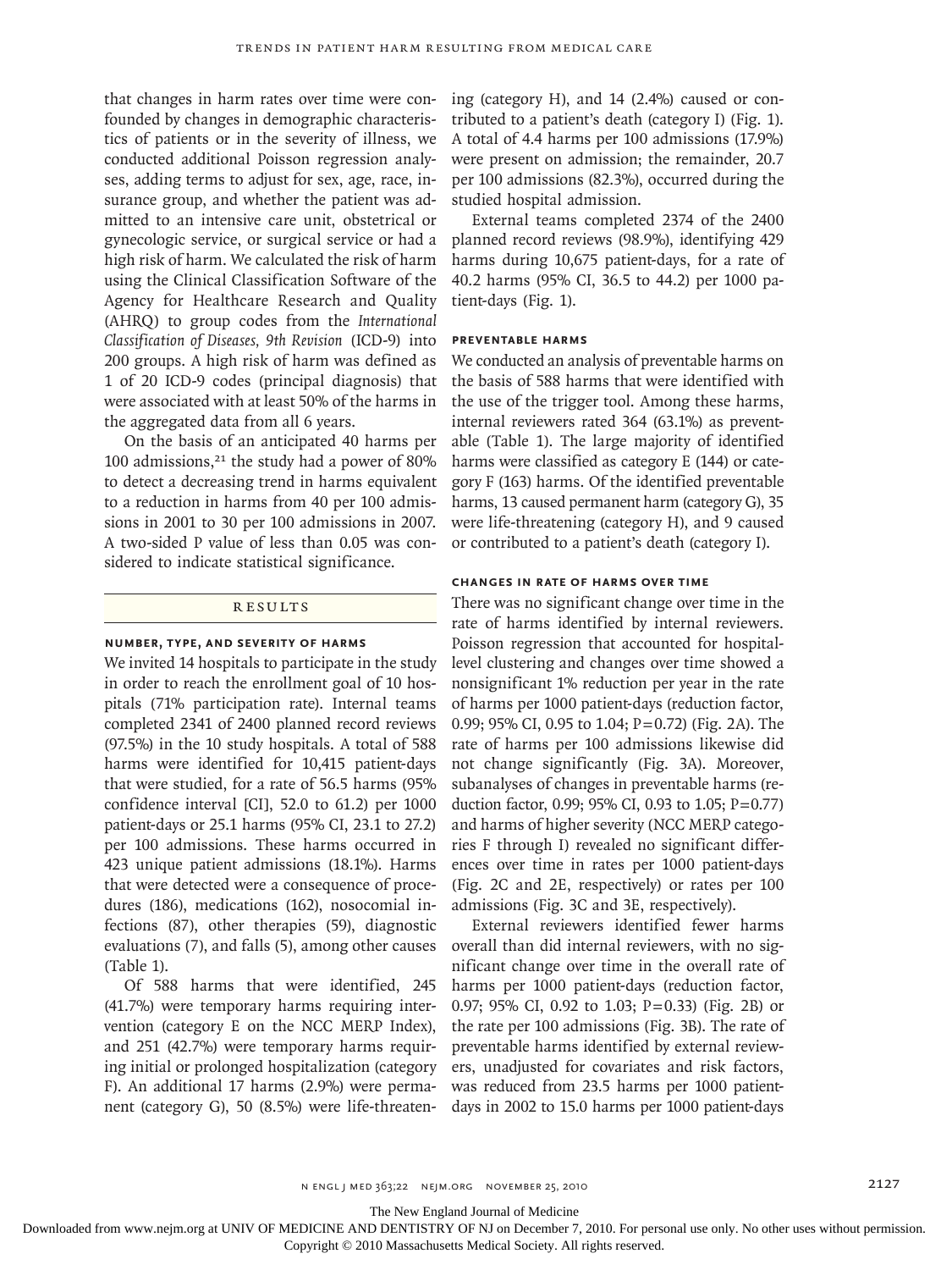## *The* NEW ENGLAND JOURNAL of MEDICINE

| Table 1. All Harms and Preventable Harms, According to Category of Severity, as Reported by Internal Reviewers.* |                |                |                     |                |                     |                          |        |                     |                |              |                     |                     |                |
|------------------------------------------------------------------------------------------------------------------|----------------|----------------|---------------------|----------------|---------------------|--------------------------|--------|---------------------|----------------|--------------|---------------------|---------------------|----------------|
| Type of Harm                                                                                                     | All Harms      |                |                     |                |                     | <b>Preventable Harms</b> |        |                     |                |              |                     |                     |                |
|                                                                                                                  | E              | F              | G                   | H              | Т                   | Total                    |        | E                   | F              | G            | н                   | $\mathbf{I}$        | Total          |
| Cardiovascular system                                                                                            |                |                |                     |                |                     |                          | number |                     |                |              |                     |                     |                |
| Total events                                                                                                     | 21             | 10             | 1                   | 12             | 1                   | 45                       |        | 7                   | 7              | 1            | 6                   | 1                   | 22             |
| Cardiac arrest                                                                                                   | $\mathbf 0$    | 0              | $\mathbf 0$         | $\mathbf 1$    | $\mathbf 1$         | $\overline{2}$           |        | $\mathbf 0$         | $\mathbf 0$    | 0            | 0                   | 1                   | 1              |
| Hypotension                                                                                                      | 11             | 6              | 1                   | 6              | $\mathbf 0$         | 24                       |        | $\overline{4}$      | $\overline{4}$ | 1            | $\overline{4}$      | $\mathbf{0}$        | 13             |
| Hypertension                                                                                                     | 0              | 0              | $\mathbf 0$         | 1              | $\mathbf 0$         | 1                        |        | $\mathbf 0$         | $\mathbf 0$    | 0            | 0                   | 0                   | 0              |
| Shock                                                                                                            | $\mathbf 0$    | 0              | $\mathbf 0$         | 1              | $\mathbf{0}$        | $\mathbf 1$              |        | $\mathbf 0$         | $\mathbf 0$    | $\mathbf{0}$ | 1                   | $\mathbf{0}$        | 1              |
| Arrhythmias or conduction abnormality                                                                            | 6              | 1              | $\mathbf 0$         | $\overline{2}$ | $\mathbf 0$         | 9                        |        | $\!1$               | 0              | 0            | 0                   | 0                   | 1              |
| Myocardial ischemia                                                                                              | $\mathbf 0$    | 0              | $\mathbf 0$         | 1              | $\mathbf 0$         | 1                        |        | $\mathbf 0$         | 0              | 0            | 1                   | $\mathbf 0$         | 1              |
| Other cardiovascular event                                                                                       | $\overline{4}$ | 3              | $\mathbf 0$         | $\mathbf 0$    | $\mathbf 0$         | 7                        |        | $\overline{2}$      | 3              | 0            | 0                   | 0                   | 5              |
| <b>Respiratory system</b>                                                                                        |                |                |                     |                |                     |                          |        |                     |                |              |                     |                     |                |
| Total events                                                                                                     | 7              | 16             | 0                   | 17             | 1                   | 41                       |        | 4                   | 10             | 0            | 13                  | 0                   | 27             |
| Acute respiratory failure                                                                                        | 1              | $\overline{2}$ | $\mathbf 0$         | 7              | $\mathbf 0$         | 10                       |        | $\mathbf 1$         | $\overline{2}$ | 0            | 4                   | 0                   | 7              |
| Respiratory distress, not acute failure                                                                          | 0              | $\overline{2}$ | $\mathbf 0$         | $\overline{4}$ | $\mathbf 0$         | 6                        |        | $\mathbf 0$         | 1              | 0            | 3                   | 0                   | 4              |
| Pneumothorax                                                                                                     | 1              | $\overline{4}$ | $\mathbf 0$         | 1              | $\mathbf 0$         | 6                        |        | $\mathbf 0$         | 3              | 0            | 1                   | 0                   | 4              |
| Atelectasis                                                                                                      | 1              | 0              | $\mathbf 0$         | 0              | $\mathbf 0$         | 1                        |        | $\mathbf{1}$        | 0              | 0            | 0                   | 0                   | 1              |
| Bronchospasm                                                                                                     | $\mathbf 0$    | 1              | $\mathbf 0$         | 0              | $\mathbf 0$         | 1                        |        | $\mathbf 0$         | $\mathbf 0$    | 0            | 0                   | $\mathbf{0}$        | $\mathbf 0$    |
| Aspiration                                                                                                       | 0              | $\overline{2}$ | $\mathbf 0$         | 0              | $\mathbf 0$         | $\overline{2}$           |        | $\mathbf 0$         | 1              | 0            | 0                   | 0                   | 1              |
| Pulmonary embolus                                                                                                | 1              | 3              | $\mathbf 0$         | $\overline{2}$ | 1                   | 7                        |        | $\mathbf 0$         | $\overline{2}$ | 0            | $\overline{2}$      | $\mathbf{0}$        | 4              |
| Need for reintubation                                                                                            | 1              | 0              | $\mathbf 0$         | 3              | $\mathbf 0$         | 4                        |        | $\mathbf 0$         | $\mathbf 0$    | 0            | 3                   | 0                   | 3              |
| Other respiratory event                                                                                          | $\overline{2}$ | $\overline{2}$ | $\mathbf 0$         | $\mathbf 0$    | $\mathbf 0$         | 4                        |        | $\overline{2}$      | 1              | 0            | $\mathbf 0$         | 0                   | 3              |
| Renal or endocrine system                                                                                        |                |                |                     |                |                     |                          |        |                     |                |              |                     |                     |                |
| <b>Total events</b>                                                                                              | 26             | 17             | $\overline{2}$      | $\overline{4}$ | 3                   | 52                       |        | 21                  | 15             | 2            | 3                   | 2                   | 43             |
| Fluid overload                                                                                                   | $\overline{2}$ | 3              | $\mathbf 0$         | 1              | $\mathbf 0$         | 6                        |        | $\overline{2}$      | 3              | 0            | 0                   | 0                   | 5              |
| Dehydration or oliguria                                                                                          | 0              | $\overline{2}$ | $\mathbf 0$         | 0              | $\mathbf 0$         | 2                        |        | $\mathbf 0$         | 1              | 0            | 0                   | 0                   | 1              |
| Acute renal failure                                                                                              | 1              | $\overline{2}$ | $\mathbf{1}$        | $\mathbf 0$    | $\overline{2}$      | 6                        |        | $\mathbf 0$         | $\overline{2}$ | 1            | 0                   | 1                   | 4              |
| Metabolic acidosis                                                                                               | $\mathbf 0$    | 0              | $\mathbf 0$         | 0              | $\mathbf 1$         | 1                        |        | $\mathbf{0}$        | $\mathbf 0$    | 0            | 0                   | 1                   | 1              |
| Hyperglycemia                                                                                                    | 1              | 1              | $\mathbf 0$         | 0              | $\mathbf 0$         | $\overline{2}$           |        | $\mathbf 0$         | 1              | 0            | 0                   | 0                   | 1              |
| Hypoglycemia                                                                                                     | 17             | $\mathbf{1}$   | $\mathbf{0}$        | $\overline{2}$ | $\mathbf 0$         | 20                       |        | 16                  | 1              | 0            | $\overline{2}$      | $\mathbf{0}$        | 19             |
| Hyperkalemia                                                                                                     | 3              | 1              | $\mathbf 0$         | 0              | $\mathbf 0$         | $\overline{4}$           |        | $\overline{2}$      | 1              | 0            | 0                   | 0                   | 3              |
| Other renal or endocrine event                                                                                   | $\overline{2}$ | 7              | $1\,$               | 1              | $\mathbf 0$         | 11                       |        | $\mathbf{1}$        | 6              | 1            | 1                   | 0                   | 9              |
| Hematologic system                                                                                               |                |                |                     |                |                     |                          |        |                     |                |              |                     |                     |                |
| Total events                                                                                                     | 25             | 27             | 0                   | $\mathbf 0$    | 1                   | 53                       |        | 12                  | 19             | 0            | 0                   | 0                   | 31             |
| Hemorrhage                                                                                                       | $18\,$         | 9              | $\pmb{0}$           | 0              | $\mathsf{O}\xspace$ | 27                       |        | $10\,$              | 7              | 0            | 0                   | 0                   | $17\,$         |
| Thromboembolic venous event                                                                                      | $\mathbf{1}$   | $\overline{2}$ | $\mathbf{0}$        | $\mathbf 0$    | $\mathbf{0}$        | 3                        |        | $\mathsf{O}\xspace$ | 1              | $\mathbf{0}$ | 0                   | $\mathbf{0}$        | $\,1$          |
| Hematoma                                                                                                         | $\overline{3}$ | $\overline{2}$ | $\mathsf{O}\xspace$ | 0              | $\mathsf{O}\xspace$ | 5                        |        | $\mathbf{1}$        | 1              | 0            | 0                   | 0                   | $\overline{2}$ |
| Other hematologic event                                                                                          | $\overline{3}$ | 14             | $\mathbf 0$         | 0              | $\mathbf 1$         | $18\,$                   |        | $\mathbf 1$         | 10             | 0            | $\mathsf{O}\xspace$ | $\mathsf{O}\xspace$ | $11\,$         |
| Gastrointestinal system                                                                                          |                |                |                     |                |                     |                          |        |                     |                |              |                     |                     |                |
| Total events                                                                                                     | 11             | 26             | $\mathbf 0$         | $\overline{2}$ | $\pmb{0}$           | 39                       |        | $\overline{4}$      | 10             | 0            | l                   | 0                   | 15             |
| Nausea or vomiting                                                                                               | 3              | 9              | $\mathsf{O}\xspace$ | 0              | $\pmb{0}$           | $12\,$                   |        | $\mathsf{O}\xspace$ | 1              | 0            | 0                   | 0                   | 1              |
| Diarrhea                                                                                                         | $\mathbf{1}$   | $\mathbf{1}$   | $\mathbf 0$         | $\pmb{0}$      | $\mathbf 0$         | $\overline{2}$           |        | $\mathbf{1}$        | $\pmb{0}$      | 0            | $\mathsf{O}\xspace$ | $\mathbf 0$         | $\mathbf 1$    |
| Constipation                                                                                                     | $\mathbf{1}$   | 0              | $\pmb{0}$           | 0              | $\mathbf 0$         | 1                        |        | $\mathbf 1$         | $\pmb{0}$      | 0            | 0                   | 0                   | 1              |
| Gastric distention                                                                                               | 0              | $\mathbf 1$    | $\mathbf 0$         | $\pmb{0}$      | $\mathbf 0$         | $\,1$                    |        | $\mathsf{O}\xspace$ | 1              | 0            | 0                   | $\mathbf 0$         | l              |
| Pancreatitis                                                                                                     | 0              | ı              | $\mathbf 0$         | 0              | $\mathbf 0$         | $1\,$                    |        | $\mathsf{O}\xspace$ | 1              | 0            | 0                   | 0                   | 1              |
| Ileus                                                                                                            | 0              | $\overline{7}$ | $\mathbf 0$         | $\pmb{0}$      | $\mathbf 0$         | $\boldsymbol{7}$         |        | $\mathsf{O}\xspace$ | $\overline{2}$ | 0            | 0                   | 0                   | $\overline{2}$ |
| Other gastrointestinal event                                                                                     | 6              | $\overline{7}$ | $\mathbf 0$         | $\overline{2}$ | $\mathbf 0$         | 15                       |        | $\overline{2}$      | 5              | 0            | 1                   | 0                   | 8              |
|                                                                                                                  |                |                |                     |                |                     |                          |        |                     |                |              |                     |                     |                |

The New England Journal of Medicine

Downloaded from www.nejm.org at UNIV OF MEDICINE AND DENTISTRY OF NJ on December 7, 2010. For personal use only. No other uses without permission.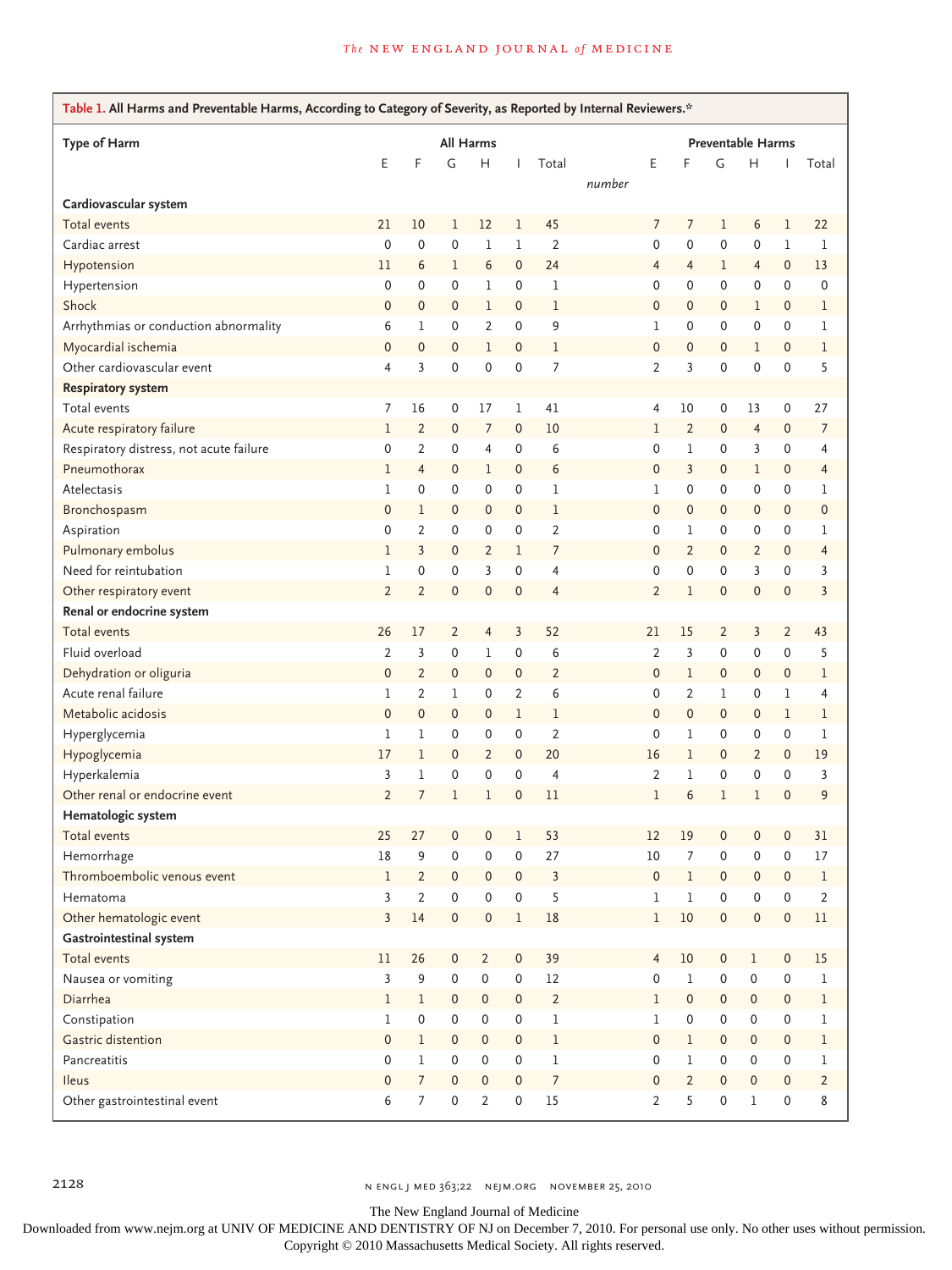| Table 1. (Continued.)                                  |                |                     |                |                |              |                |        |                     |                |                |                     |                          |                  |  |
|--------------------------------------------------------|----------------|---------------------|----------------|----------------|--------------|----------------|--------|---------------------|----------------|----------------|---------------------|--------------------------|------------------|--|
| Type of Harm                                           |                | <b>All Harms</b>    |                |                |              |                |        |                     |                |                |                     | <b>Preventable Harms</b> |                  |  |
|                                                        | E              | F                   | G              | H              | $\mathbf{I}$ | Total          |        | E                   | F              | G              | H                   |                          | Total            |  |
|                                                        |                |                     |                |                |              |                | number |                     |                |                |                     |                          |                  |  |
| Neurologic system                                      |                |                     |                |                |              |                |        |                     |                |                |                     |                          |                  |  |
| Total events                                           | 20             | 20                  | 3              | 0              | 1            | 44             |        | 6                   | 12             | 3              | 0                   | 1                        | 22               |  |
| Oversedation                                           | 5              | 9                   | $\mathbf 0$    | $\mathbf 0$    | $\mathbf 0$  | 14             |        | $\overline{2}$      | $\overline{7}$ | $\mathbf 0$    | 0                   | $\mathbf 0$              | 9                |  |
| Delirium or encephalopathy                             | 2              | $\overline{2}$      | 0              | 0              | 0            | 4              |        | 1                   | 0              | $\mathbf 0$    | 0                   | 0                        | 1                |  |
| Seizure                                                | $\mathbf 1$    | $\mathbf{1}$        | 0              | $\mathbf{0}$   | 0            | $\overline{2}$ |        | $\mathbf 0$         | 1              | 0              | $\mathbf{0}$        | 0                        | $\mathbf{1}$     |  |
| Stroke or intracerebral hemorrhage                     | 0              | 0                   | 1              | 0              | 0            | 1              |        | 0                   | 0              | 1              | 0                   | 0                        | 1                |  |
| Inadequate analgesia                                   | $\mathbf 0$    | 1                   | $\mathbf 0$    | $\mathbf{0}$   | $\mathbf 0$  | 1              |        | $\mathbf 0$         | 1              | 0              | 0                   | 0                        | $\mathbf 1$      |  |
| Withdrawal symptoms                                    | $\mathbf 0$    | 1                   | 0              | 0              | 0            | 1              |        | 0                   | 1              | $\mathbf 0$    | 0                   | 0                        | 1                |  |
| Other neurologic event                                 | 12             | 6                   | 2              | $\mathbf 0$    | 1            | 21             |        | 3                   | $\overline{2}$ | $\overline{2}$ | 0                   | 1                        | 8                |  |
| Hospital-acquired infection                            |                |                     |                |                |              |                |        |                     |                |                |                     |                          |                  |  |
| Total infections                                       | 39             | 61                  | 0              | 3              | 7            | 110            |        | 30                  | 44             | 0              | 3                   | 5                        | 82               |  |
| Catheter-related bloodstream infection                 | 4              | 5                   | 0              | $\mathsf 0$    | $\mathbf 0$  | 9              |        | $\overline{4}$      | 4              | $\mathbf 0$    | 0                   | $\mathbf 0$              | 8                |  |
| Sepsis or bacteremia unrelated to catheter             | $\overline{2}$ | $\overline{7}$      | 0              | $\mathbf 0$    | 1            | 10             |        | $\overline{2}$      | 5              | 0              | $\mathbf{0}$        | 1                        | 8                |  |
| Ventilator-associated pneumonia                        | $\mathbf 0$    | 6                   | 0              | 0              | 2            | 8              |        | 0                   | 4              | 0              | 0                   | 2                        | 6                |  |
| Nosocomial pneumonia, not ventilator-related           | $\mathbf{1}$   | $\overline{7}$      | 0              | 0              | 3            | 11             |        | 1                   | 6              | 0              | $\mathbf{0}$        | $\overline{2}$           | 9                |  |
| Urinary tract infection                                | 20             | 9                   | 0              | $\overline{2}$ | $\mathbf 0$  | 31             |        | 17                  | 5              | 0              | 2                   | 0                        | 24               |  |
| Surgical-site infection                                | 3              | 14                  | 0              | $\mathbf 0$    | $\mathbf 0$  | 17             |        | $\mathbf{1}$        | 9              | $\mathbf{0}$   | 0                   | $\mathbf{0}$             | 10               |  |
| Endometritis                                           | $\mathbf 0$    | $\mathbf 1$         | $\mathbf 0$    | $\mathbf 0$    | $\mathbf 0$  | 1              |        | 0                   | 1              | 0              | 0                   | 0                        | 1                |  |
| Clostridium difficile colitis                          | $\overline{2}$ | 3                   | $\mathbf 0$    | $\mathbf 0$    | $\mathbf 0$  | 5              |        | $\mathbf 0$         | $\overline{2}$ | 0              | 0                   | $\Omega$                 | $\overline{2}$   |  |
| Other hospital-acquired infection                      | 7              | 9                   | 0              | $\mathbf 1$    | 1            | 18             |        | 5                   | 8              | 0              | 1                   | 0                        | 14               |  |
| Surgical or obstetrical event                          |                |                     |                |                |              |                |        |                     |                |                |                     |                          |                  |  |
| Total events                                           | 29             | 40                  | 6              | 10             | 0            | 85             |        | 15                  | 24             | 3              | 7                   | 0                        | 49               |  |
| Postoperative hemorrhage                               | $\overline{4}$ | $\mathbf 0$         | $\mathbf 0$    | $\overline{2}$ | $\mathsf 0$  | 6              |        | $\overline{3}$      | 0              | 0              | $\overline{2}$      | $\mathbf 0$              | 5                |  |
| Postoperative hematoma                                 | 1              | 0                   | 0              | 0              | $\mathbf 0$  | 1              |        | $\mathbf 0$         | 0              | 0              | 0                   | 0                        | 0                |  |
| Laceration or other organ injury                       | 13             | $\overline{2}$      | $\mathbf 0$    | 3              | $\mathbf 0$  | 18             |        | 5                   | $\overline{2}$ | 0              | 1                   | $\mathbf 0$              | 8                |  |
| Unplanned removal of organ after intraoperative injury | 1              | 0                   | 1              | 0              | $\mathbf 0$  | 2              |        | 1                   | 0              | 1              | 0                   | 0                        | $\overline{2}$   |  |
| Vascular injury                                        | $\mathbf 0$    | $\mathbf 1$         | $\mathbf 0$    | 1              | $\mathbf 0$  | $\overline{2}$ |        | $\mathbf{0}$        | ı              | 0              | 1                   | 0                        | $\overline{2}$   |  |
| Nerve injury                                           | $\mathbf 0$    | 0                   | 1              | 0              | 0            | 1              |        | $\mathbf 0$         | 0              | 1              | 0                   | 0                        | 1                |  |
| Surgical anastomosis failure                           | $\Omega$       | 3                   | 1              | 1              | $\mathsf 0$  | 5              |        | $\mathbf{0}$        | $\overline{2}$ | 0              | 1                   | $\mathbf{0}$             | 3                |  |
| Wound dehiscence                                       | $\mathbf 0$    | $\overline{2}$      | 0              | 0              | 0            | $\overline{2}$ |        | $\mathbf 0$         | 2              | 0              | 0                   | 0                        | $\overline{2}$   |  |
| Failed procedure                                       | $\Omega$       | 6                   | $\mathbf 0$    | 0              | $\mathsf 0$  | 6              |        | $\mathbf{0}$        | $\overline{2}$ | 0              | 0                   | $\mathbf{0}$             | $\overline{2}$   |  |
| Unplanned return to surgery                            | $\mathbf 0$    | 14                  | 0              | 2              | 0            | 16             |        | 0                   | 6              | 0              | 2                   | 0                        | 8                |  |
| Fetal neonatal complication associated with delivery   | $\overline{2}$ | $\mathbf 1$         | $\mathbf 0$    | 0              | $\mathbf 0$  | 3              |        | $\mathbf 0$         | 1              | 0              | 0                   | 0                        | $\mathbf{1}$     |  |
| Other event                                            | 8              | $11\,$              | 3              | l              | $\mathbf 0$  | 23             |        | 6                   | 8              | $\mathbf{l}$   | 0                   | 0                        | $15\,$           |  |
| Other types of harm                                    |                |                     |                |                |              |                |        |                     |                |                |                     |                          |                  |  |
| Total events                                           | 68             | 41                  | 6              | 4              | $\mathbf 0$  | 119            |        | 45                  | 22             | 4              | $\overline{2}$      | 0                        | 73               |  |
| Hypothermia                                            | $\mathbf{1}$   | $\mathsf{O}\xspace$ | $\pmb{0}$      | 0              | $\pmb{0}$    | $\mathbf 1$    |        | $\mathbf{1}$        | 0              | $\mathbf 0$    | $\mathsf{O}\xspace$ | $\mathbf 0$              | $\mathbf 1$      |  |
| Pyrexia                                                | 0              | 1                   | 0              | 0              | $\mathbf 0$  | $\mathbf 1$    |        | 0                   | 0              | 0              | 0                   | 0                        | 0                |  |
| Alcohol or drug withdrawal                             | $\mathbf 0$    | $\overline{3}$      | 0              | 0              | $\mathbf 0$  | $\overline{3}$ |        | $\mathsf{O}\xspace$ | $\mathbf{1}$   | 0              | 0                   | 0                        | $\mathbf 1$      |  |
| Allergic reaction                                      | 7              | $\overline{2}$      | 0              | 0              | $\mathbf 0$  | 9              |        | $\overline{4}$      | 0              | 0              | 0                   | 0                        | 4                |  |
| Fall                                                   | $\mathbf 2$    | 5                   | 1              | 0              | $\pmb{0}$    | 8              |        | $\!1$               | 5              | $\mathbf{1}$   | 0                   | 0                        | $\boldsymbol{7}$ |  |
| Pressure ulcer                                         | 29             | 4                   | $\overline{2}$ | 0              | $\mathbf 0$  | 35             |        | 28                  | 4              | $\overline{2}$ | 0                   | $\mathbf 0$              | 34               |  |
| Rash                                                   | $\overline{3}$ | 1                   | $\pmb{0}$      | 0              | $\mathbf 0$  | $\overline{4}$ |        | $\mathsf{O}\xspace$ | 0              | $\mathbf 0$    | 0                   | $\mathbf 0$              | $\pmb{0}$        |  |
| Catheter complication                                  | 6              | $\overline{2}$      | $\pmb{0}$      | 0              | $\mathbf 0$  | 8              |        | $\overline{4}$      | $\overline{2}$ | 0              | 0                   | $\mathbf 0$              | 6                |  |
| Other type of harm                                     | 20             | 23                  | $\overline{3}$ | $\overline{4}$ | $\pmb{0}$    | 50             |        | $\overline{7}$      | $10\,$         | $\mathbf{1}$   | $\overline{2}$      | $\mathbf 0$              | 20               |  |
|                                                        |                |                     |                |                |              |                |        |                     |                |                |                     |                          |                  |  |

\* The severity categories used by the National Coordinating Council for Medication Error Reporting and Prevention Index are as follows: E, temporary harm to the patient requiring intervention; F, temporary harm to the patient requiring initial or prolonged hospitalization; G, permanent harm to the patient; H, intervention required to sustain life; and I, death of the patient.

The New England Journal of Medicine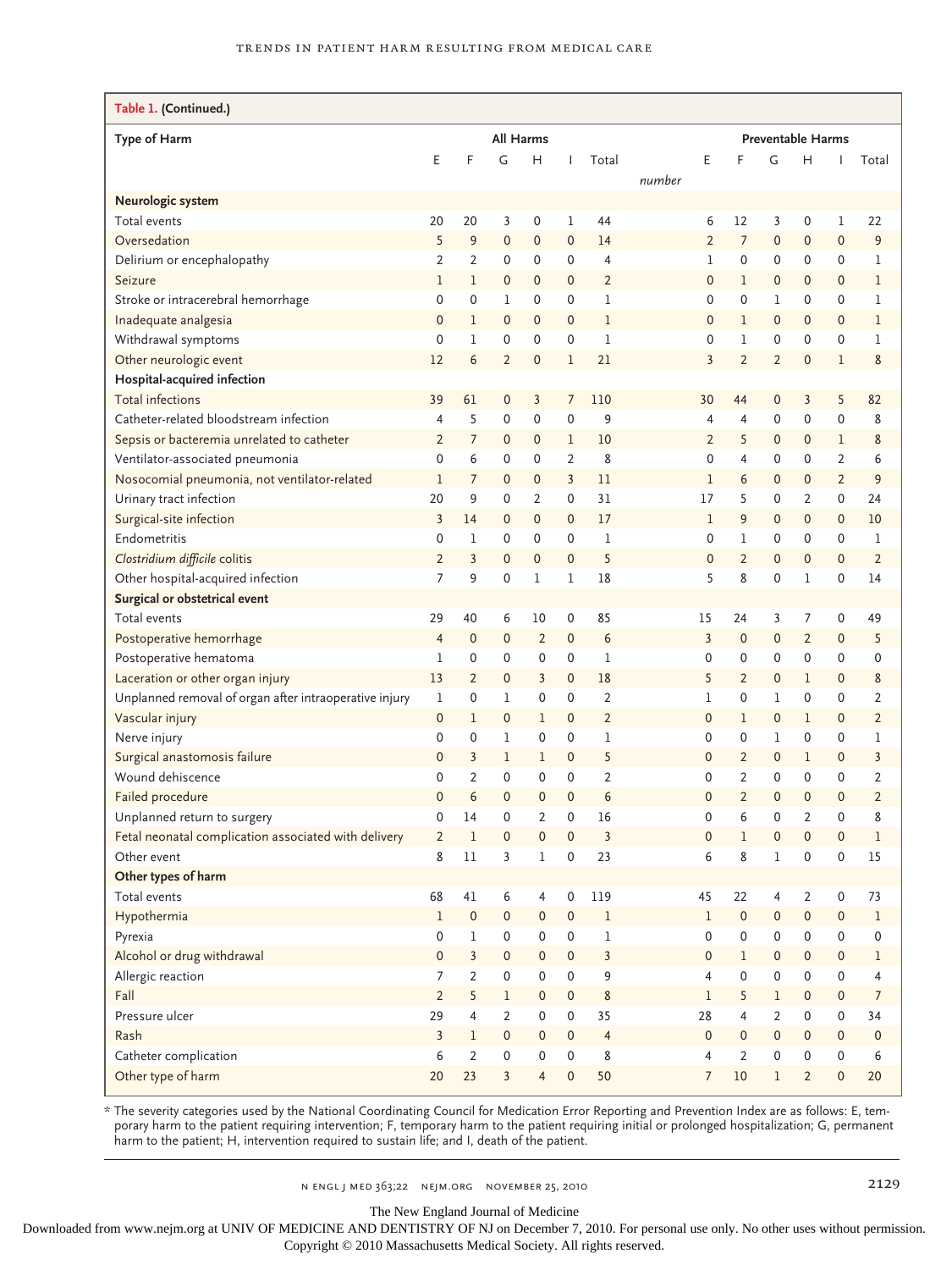

**Figure 1. Severity of Harms Detected by Internal and External Reviewers in 10 North Carolina Hospitals (2002–2007).**

Harms to patients were rated according to categories of severity used by the National Coordinating Council for Medication Error Reporting and Prevention (NCC MERP) Index as follows: E, temporary harm to the patient requiring intervention; F, temporary harm to the patient requiring initial or prolonged hospitalization; G, permanent harm to the patient; H, intervention required to sustain life; and I, death of the patient.

> in 2007 (reduction factor, 0.91; 95% CI, 0.84 to 0.994;  $P=0.04$ ) (Fig. 2D). On a per-admission basis, the unadjusted rate of preventable harms also decreased during the study period, from 10.2 harms per 100 admissions in 2002 to 6.5 harms per 100 admissions in 2007 (annual reduction factor, 0.91; 95% CI, 0.84 to 0.99; P=0.03) (Fig. 3D). There were no significant changes in rates of higher-severity harms (categories F through I) over time (Fig. 2F and 3F).

## **Risk Adjustment**

Multivariate analysis of internal reviews with adjustment for demographic features, hospital service, and high-risk conditions had little effect on the primary study results, with a nonsignificant reduction in harms per 1000 patient-days (annual reduction factor, 0.99; 95% CI, 0.94 to 1.04; P=0.61). In multivariate analysis of external reviews, there was also a nonsignificant reduction in harms (annual reduction factor, 0.98; 95% CI, 0.93 to 1.04;  $P = 0.47$ ). For the rate of preventable harms per 1000 patient-days, external reviews showed a reduction that did not reach statistical significance (reduction factor, 0.92; 95% CI, 0.85 to 1.00;  $P=0.06$ ); internal reviews showed no reduction (reduction factor, 1.00; 95% CI, 0.94 to  $1.06$ ; P=0.92).

#### Discussion

In a statewide study of 10 North Carolina hospitals, we found that harm resulting from medical care was common, with little evidence that the rate of harm had decreased substantially over a 6-year period ending in December 2007. Although there was a modest reduction in the rate of preventable harms on the basis of external reviews, the reduction did not reach statistical significance in adjusted analyses. This apparent reduction was not substantiated by the internal reviews, which by all measures were of higher quality than the external reviews (i.e., higher within-team reliability at both primary and secondary review stages and higher agreement with experienced reviewers).<sup>25</sup>

Our findings validate concern raised by patient-safety experts in the United States<sup>17</sup> and Europe18 that harm resulting from medical care remains very common. Though disappointing, the absence of apparent improvement is not entirely surprising. Despite substantial resource allocation and efforts to draw attention to the patient-safety epidemic on the part of government agencies, health care regulators, and private organizations,<sup>2-4</sup> the penetration of evidence-based safety practices has been quite modest. For example, only 1.5% of hospitals in the United States have implemented a comprehensive system of electronic medical records, and only 9.1% have even basic electronic record keeping in place; only 17% have computerized provider order entry.<sup>13</sup> Physicians-in-training and nurses alike routinely work hours in excess of those proven to be safe.<sup>7-9,27,28</sup> Compliance with even simple interventions such as hand washing is poor in many centers.<sup>14</sup>

A reliable measurement strategy is required to determine whether efforts to enhance safety are resulting in overall improvements in care, either locally or more broadly.18 Most medical centers continue to depend on voluntary reporting to track institutional safety, despite repeated studies showing the inadequacy of such reporting.29,30 The patient-safety indicators of the AHRQ are susceptible to variations in coding practices, and many of the measures have limited sensitivity and specificity.24,31 Recent studies have shown that the trigger tool has very high specificity, high reliability, and higher sensitivity

The New England Journal of Medicine

Downloaded from www.nejm.org at UNIV OF MEDICINE AND DENTISTRY OF NJ on December 7, 2010. For personal use only. No other uses without permission.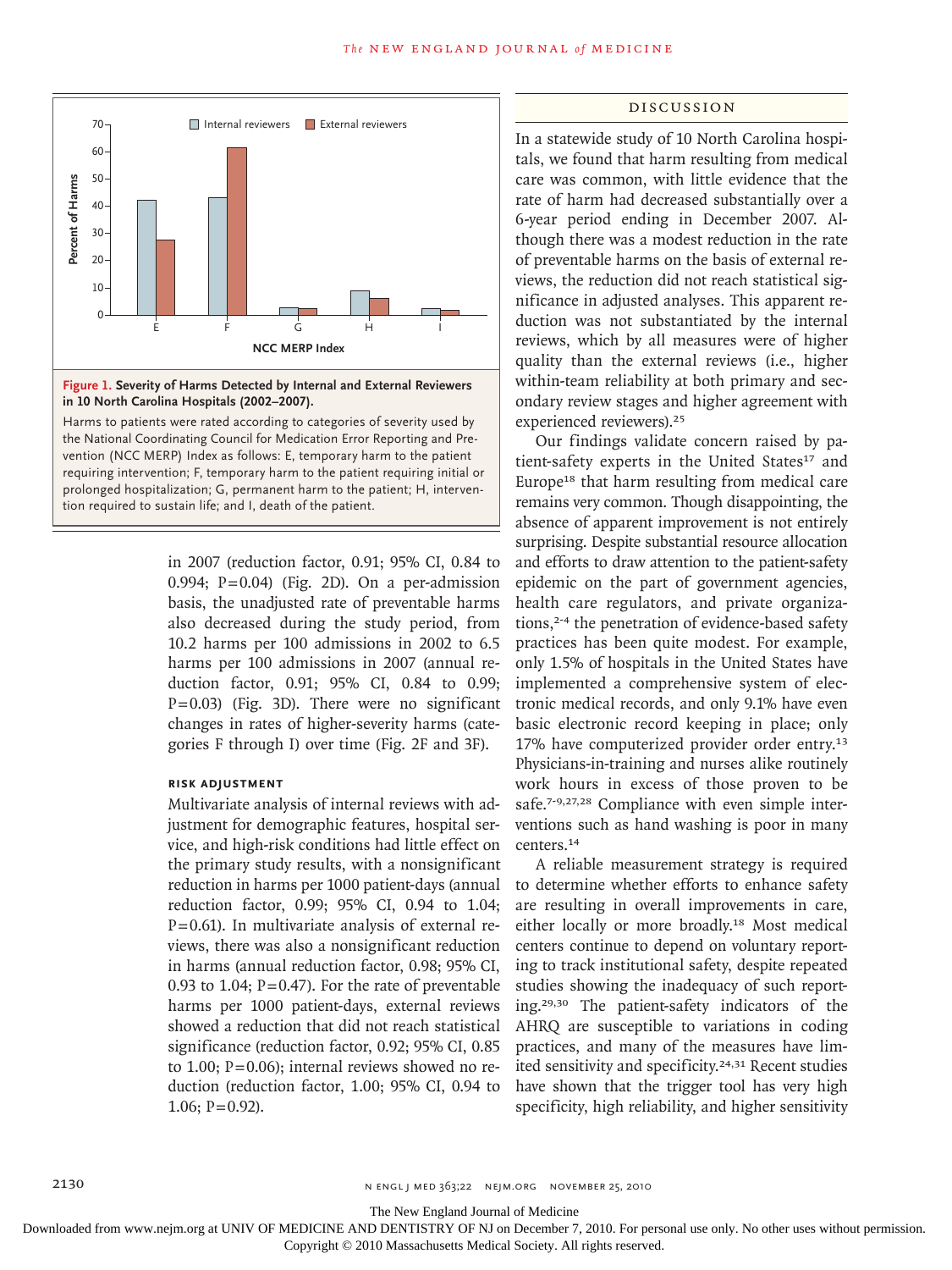

severity harms were those reported in categories F through I of the National Coordinating Council for Medication Error Reporting and Prevention (NCC MERP) Index, ranging from harm requiring initial or prolonged hospitalization to harm causing death. The I bars indicate 95% confidence intervals.

than other methods.<sup>24,25</sup> Manual use of the trigger tool is labor-intensive, but as electronic medical records become more widespread, automating trigger detection could substantially decrease the time required to use this surveillance tool.

Our study has several limitations. First, North Carolina may not be representative of the United States as a whole. We chose North Carolina because of its high level of engagement in efforts to improve patient safety. In addition, the state cation and randomization procedure to ensure

has a reputation for being especially proactive regarding patient safety through the North Carolina Hospital Association and the North Carolina Center for Hospital Quality and Patient Safety<sup>19</sup> and was rated as one of the most "engaged" states in the Institute for Healthcare Improvement's harm-reduction campaigns.20 Second, we studied only 10 randomly selected hospitals. Although we sought through our stratifi-

n engl j med 363;22 nejm.org november 25, 2010 2131

The New England Journal of Medicine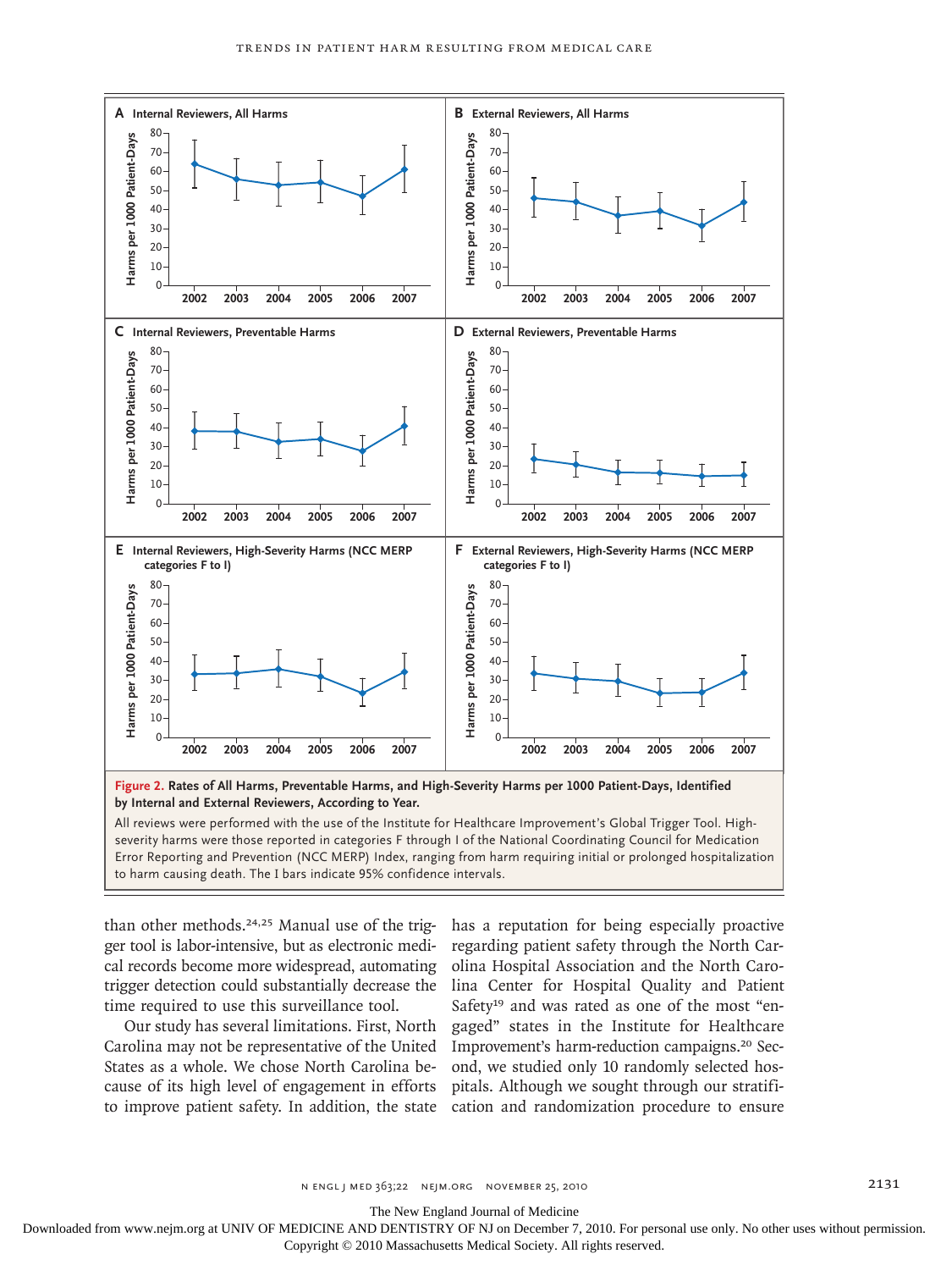

**Figure 3. Rates of All Harms, Preventable Harms, and High-Severity Harms per 100 Admissions, Identified by Internal and External Reviewers, According to Year.**

All reviews were performed with the use of the Institute for Healthcare Improvement's Global Trigger Tool. Highseverity harms were those reported in categories F through I of the National Coordinating Council for Medication Error Reporting and Prevention (NCC MERP) Index, ranging from harm requiring initial or prolonged hospitalization to harm causing death. The I bars indicate 95% confidence intervals.

that the selected hospitals were representative, it is possible that these 10 hospitals differ from other North Carolina hospitals in some unrecognized manner. Third, any record review is limited to the information provided in the record. However, the trigger tool has been found to detect harm at higher rates than previous methods of record review,<sup>32-34</sup> hospital incident reporting,<sup>24</sup> and administrative database algorithms, such as patient-safety indicators of the AHRQ. Although the rates of reliability (both interrater and intra-

rater) and the specificity of internal reviews were high in our study, the newly trained reviewers who participated in the study detected fewer harms than did highly experienced reviewers. Additional monitoring and training may be needed in future studies to bring all reviewers to an expert level of proficiency.35 Finally, our study was powered to detect a 25% reduction in the incidence of harms over a 6-year period, and change in the incidence of all harms, rather than preventable harms, was the primary outcome of

The New England Journal of Medicine

Downloaded from www.nejm.org at UNIV OF MEDICINE AND DENTISTRY OF NJ on December 7, 2010. For personal use only. No other uses without permission.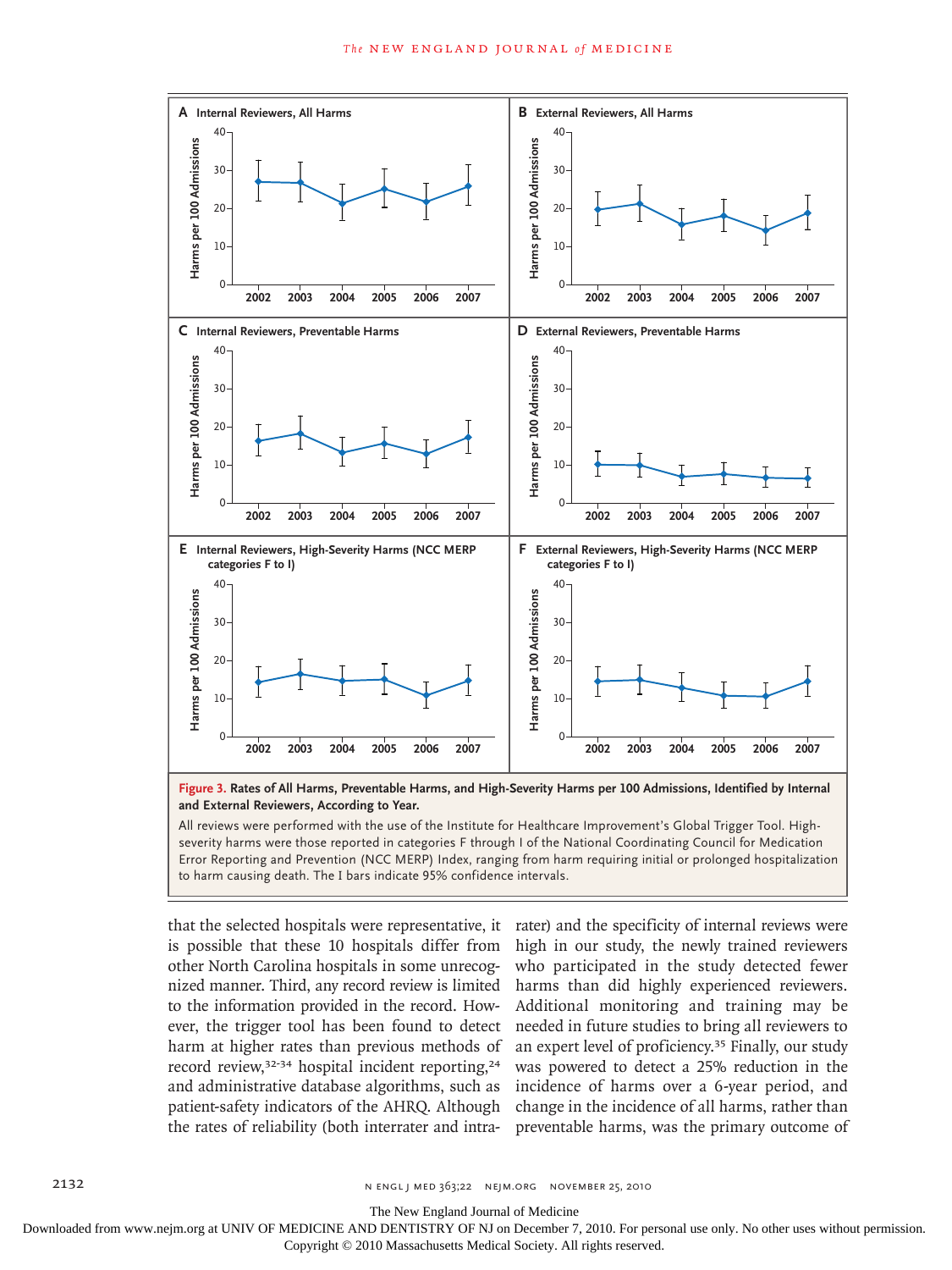the study, since definitions of preventability are has been a leader in efforts to improve safety, a prone to change over time.

Although the lack of a significant reduction in harm suggests that the Institute of Medicine's ambitious goal of a 50% reduction during a 5-year period has not been met,<sup>1</sup> we cannot rule out the possibility of smaller improvements, particularly since the baseline rate of harms that was detected in this study was somewhat lower than anticipated. We also cannot rule out a reduction in harms that was not captured by the trigger tool. The finding in this study of reductions in preventable harms (though not total harms) of borderline statistical significance on the basis of external reviews suggests the possibility that some improvements are beginning to occur, though further longitudinal studies using robust methods will be needed to determine whether this is, in fact, the case. There was some apparent variation among hospitals in rates of change over time, but the study was not powered to examine such variation reliably or to explore the effect of specific hospital-based improvements on rates of harm in particular hospitals. Rather, our goal was to evaluate the aggregate effects of efforts to improve safety across hospitals.

In conclusion, harm to patients resulting from medical care was common in North Carolina, and the rate of harm did not appear to decrease significantly during a 6-year period ending in December 2007, despite substantial national attention and allocation of resources to improve the safety of care. Since North Carolina lack of improvement in this state suggests that further improvement is also needed at the national level. Although the absence of large-scale improvement is a cause for concern, it is not evidence that current efforts to improve safety are futile. On the contrary, data have shown that focused efforts to reduce discrete harms, such as nosocomial infections<sup>10,36</sup> and surgical complications,37 can significantly improve safety. However, achieving transformational improvements in the safety of health care will require further study of which patient-safety efforts are truly effective across settings and a refocusing of resources, regulation, and improvement initiatives to successfully implement proven interventions.

Supported by a grant from the Rx Foundation.

Disclosure forms provided by the authors are available with the full text of this article at NEJM.org.

We thank the members of the Scientific Advisory Group, including Jerry Gurwitz, M.D., Donna Isgett, R.N., M.S.N., Brent James, M.D., M.Stat., Bruce Landon, M.D., Lucian Leape, M.D., Elizabeth McGlynn, Ph.D., David Pryor, M.D., Richard Thomson, and James Ware, Ph.D.; David Classen, M.D., for providing guidance on the development of the study protocol; Lee Adler, D.O., Nancy Kimmel, R.Ph., S.S.B.B., Marjorie E. McKeever, R.N., B.S., Diedre A. Rahn, R.N., Frances A. Griffin, R.R.T., M.P.A., and Roger K. Resar, M.D., who conducted the experienced reviews that served as a reference for both internal and external reviews; Catherine M. Murphy, Dale A. Rhoda, M.P.P., Warren J. Strauss, Charles E. Knott, and their colleagues at Battelle Centers for Public Health Research and Evaluation for their help in the conduct of the study and preliminary analyses; the North Carolina Hospital Association for its help in recruiting hospitals; and Frank Davidoff, M.D., and Jane Roessner, Ph.D., for their critical review and assistance in the preparation of the manuscript.

#### **References**

**2.** Agency for Healthcare Research and Quality. Medical errors & patient safety. Rockville, MD: AHRQ. (http://www.ahrq .gov/qual/errorsix.htm.)

**3.** McCannon CJ, Hackbarth AD, Griffin FA. Miles to go: an introduction to the 5 Million Lives Campaign. Jt Comm J Qual Patient Saf 2007;33:477-84.

**4.** A journey through the history of the Joint Commission. Oakbrook Terrace, IL: The Joint Commission. (http://www .jointcommission.org/AboutUs/joint\_ commission\_history.htm.)

**5.** Bates DW, Teich J, Lee J, et al. The impact of computerized physician order entry on medication error prevention. J Am Med Inform Assoc 1999;6:313-21.

**6.** Bates DW, Leape LL, Cullen DJ, et al.

Effect of computerized physician order entry and a team intervention on prevention of serious medication errors. JAMA 1998;280:1311-6.

**7.** Lockley SW, Cronin JW, Evans EE, et al. Effect of reducing interns' weekly work hours on sleep and attentional failures. N Engl J Med 2004;351:1829-37.

**8.** Landrigan CP, Rothschild JM, Cronin JW, et al. Effect of reducing interns' work hours on serious medical errors in intensive care units. N Engl J Med 2004;351: 1838-48.

**9.** Ulmer C, Wolman DM, Johns MME, eds. Resident duty hours: enhancing sleep, supervision, and safety. Washington, DC: National Academies Press, 2009. **10.** Pronovost P, Needham D, Berenholtz S, et al. An intervention to decrease catheter-related bloodstream infections in the ICU. N Engl J Med 2006;355:2725-32. [Erratum, N Engl J Med 2007;356:2660.]

**11.** Sharek PJ, McClead RE Jr, Taketomo C, et al. An intervention to decrease narcotic-related adverse drug events in children's hospitals. Pediatrics 2008;122(4): e861-e866.

**12.** Shojania KG, Duncan BW, McDonald KM, Wachter RM. Safe but sound: patient safety meets evidence-based medicine. JAMA 2002;288:508-13.

**13.** Jha AK, DesRoches CM, Campbell EG, et al. Use of electronic health records in U.S. hospitals. N Engl J Med 2009;360: 1628-38.

**14.** Burke JP. Infection control — a problem for patient safety. N Engl J Med 2003;348:651-6.

**15.** Landrigan CP, Barger LK, Cade BE, Ayas NT, Czeisler CA. Interns' compliance with Accreditation Council for Graduate Medical Education work-hour limits. JAMA 2006;296:1063-70.

**16.** Longo DR, Hewett JE, Ge B, Schubert

The New England Journal of Medicine

**<sup>1.</sup>** Kohn LT, Corrigan JM, Donaldson MS, eds. To err is human: building a safer health system. Washington, DC: National Academies Press, 1999.